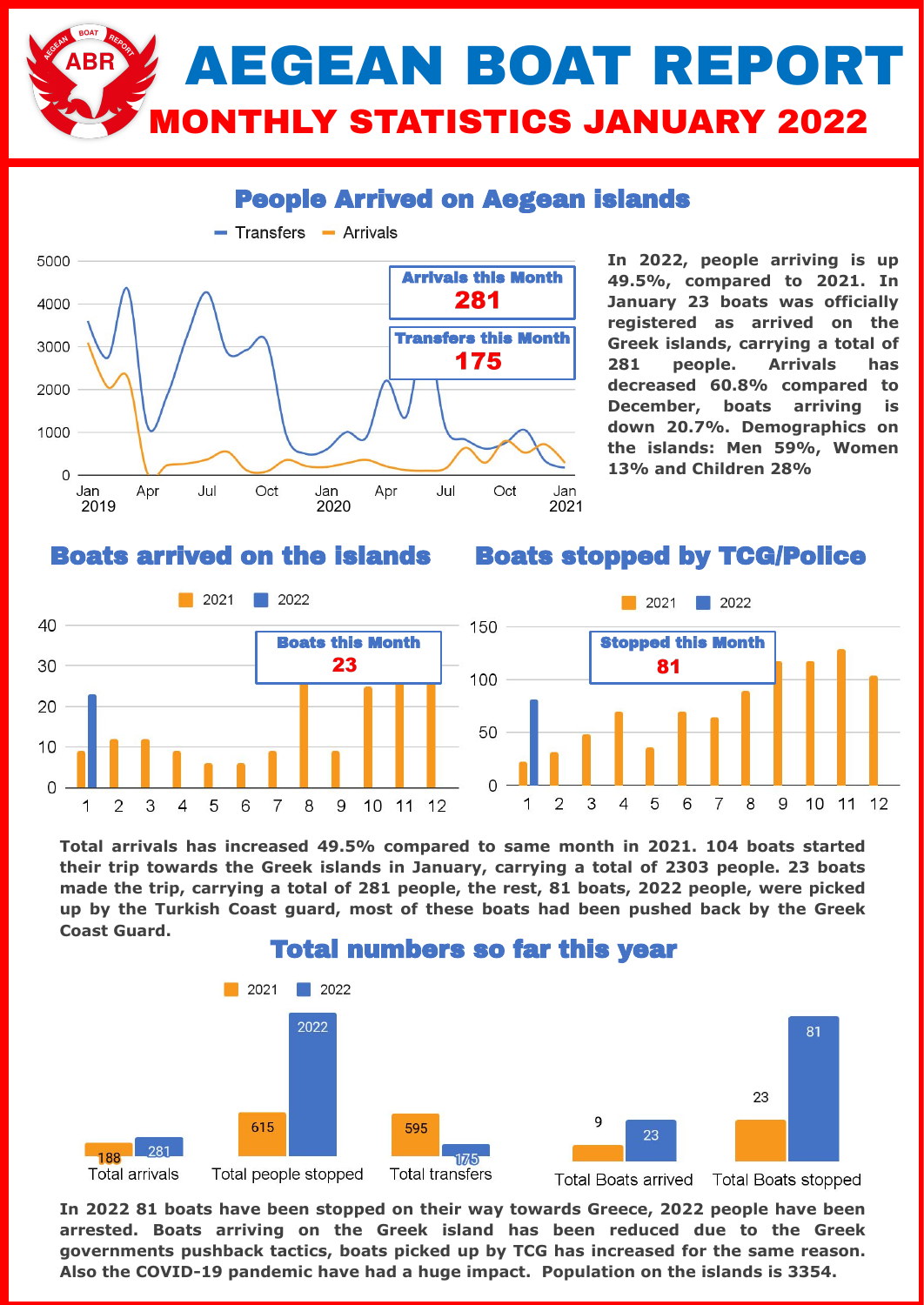# AEGEAN BOAT REPORT **ONTHLY STATISTICS JANUARY 2022**

## Arrivals and transfers by island

**In January only 175 people were transported to mainland, from the Greek islands. Transfers have decreased 46.8% compared to December, when 329 people were transported. In the last 12 months population on the Aegean islands has decreased by 79.3%, from 16.231 to 3.354 people. The Greek government have drastically reduced population on the Greek island, due to illegal pushbacks performed by the Greek authorities in the Aegean Sea.** 



**Official capacity on the islands is 16.068 people. Today's population is 12.714 people under max total capacity. In the end of January 2021 total population was 16.231, one year later its 3.354, population has decreased by 12.877 people in 12 months on the Greek Islands, living conditions in the camps remains the same, or even worse, ihuman.**

| <b>Lesvos 2067</b> |     | Kos          | 407       |
|--------------------|-----|--------------|-----------|
| Samos 402          |     | <b>Leros</b> | 25        |
| <b>Chios</b>       | 433 | <b>Other</b> | <b>20</b> |